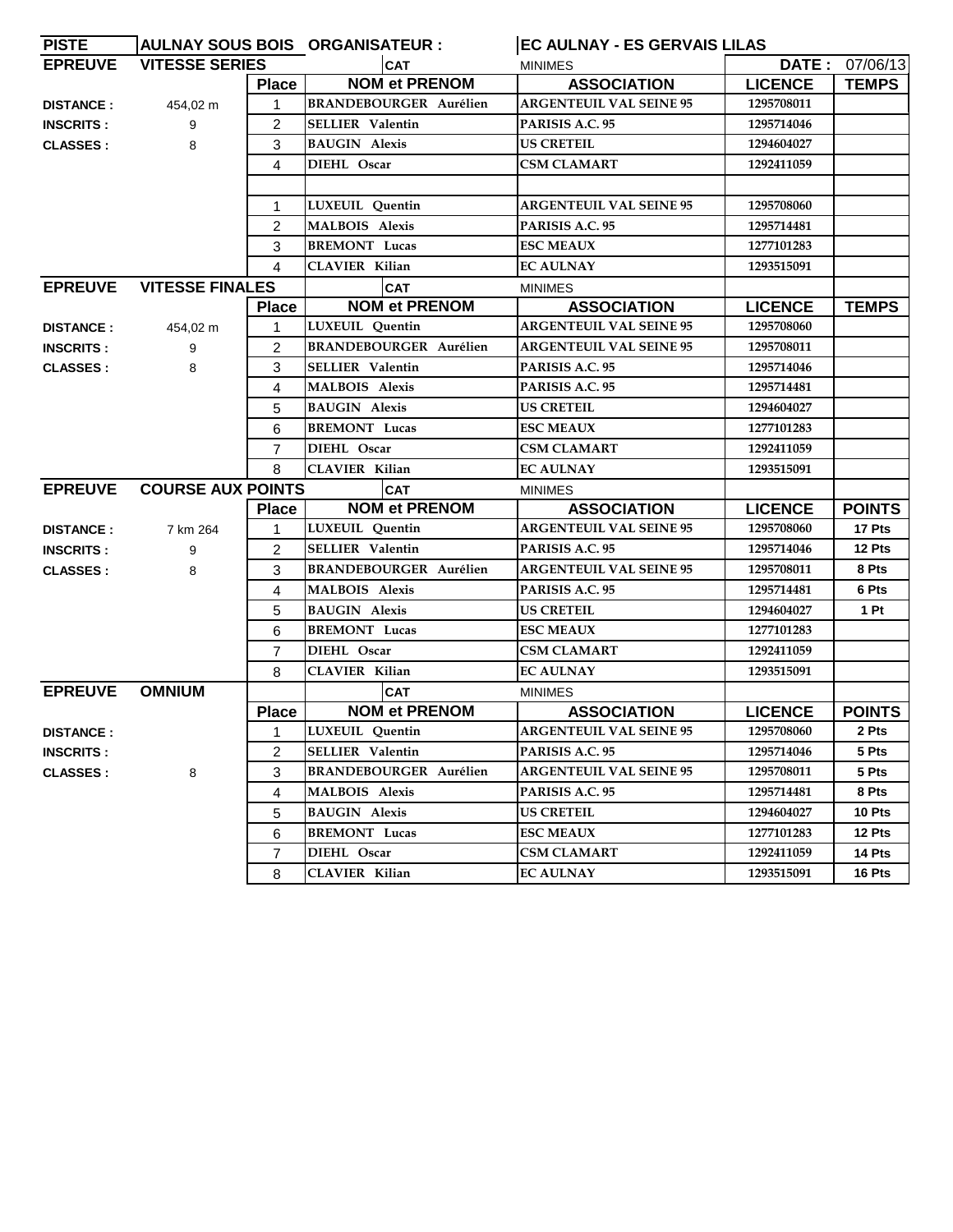| <b>EPREUVE</b>                             | <b>VITESSE SERIES</b>  |                | <b>CAT</b>                                          | <b>CADETS</b>                  |                |               |
|--------------------------------------------|------------------------|----------------|-----------------------------------------------------|--------------------------------|----------------|---------------|
|                                            |                        | <b>Place</b>   | <b>NOM et PRENOM</b>                                | <b>ASSOCIATION</b>             | <b>LICENCE</b> | <b>TEMPS</b>  |
| <b>DISTANCE:</b>                           | 454,02 m               | $\mathbf{1}$   | <b>VIENNE Maxime</b>                                | <b>ARGENTEUIL VAL SEINE 95</b> | 1295708349     |               |
| <b>INSCRITS:</b>                           | 14                     | 2              | <b>PARMEGGIANI Enzo</b>                             | PARISIS A.C. 95                | 1295714017     |               |
| <b>CLASSES:</b>                            | 12                     | 3              | LUXEUIL Jérôme                                      | <b>ARGENTEUIL VAL SEINE 95</b> | 1295708392     |               |
|                                            |                        | 4              | <b>SEVES</b> Florian                                | <b>VC GARENNOIS</b>            | 1292407009     |               |
|                                            |                        |                |                                                     |                                |                |               |
|                                            |                        | 1              | <b>DUMAS</b> Jean Baptiste                          | <b>ES GERVAIS LILAS</b>        | 1293516035     |               |
|                                            |                        | $\overline{2}$ | <b>GIBLET Maxence</b>                               | US CRETEIL                     | 1294604293     |               |
|                                            |                        | 3              | PADIEU Alexandre                                    | PARISIS A.C. 95                | 1295714385     |               |
|                                            |                        | 4              | <b>MORARD</b> Mathieu                               | PARISIS A.C. 95                | 1295714056     |               |
|                                            |                        |                |                                                     |                                |                |               |
|                                            |                        | 1              | AIECH Dylan                                         | <b>US CRETEIL</b>              | 1294604299     |               |
|                                            |                        | 2              | <b>DEMAY Louis</b>                                  | PARISIS A.C. 95                | 1295714201     |               |
|                                            |                        | 3              | <b>COOLSAET Quentin</b>                             | PARISIS A.C. 95                | 1295714387     |               |
|                                            |                        | $\overline{4}$ | AGGAR BLOQUERT Marc Antoine ARGENTEUIL VAL SEINE 95 |                                | 1295708435     |               |
| <b>EPREUVE</b>                             | <b>VITESSE FINALES</b> |                | <b>CAT</b>                                          | <b>CADETS</b>                  |                |               |
|                                            |                        | <b>Place</b>   | <b>NOM et PRENOM</b>                                | <b>ASSOCIATION</b>             | <b>LICENCE</b> | <b>TEMPS</b>  |
| <b>DISTANCE:</b>                           | 454,02 m               | 1              | <b>VIENNE Maxime</b>                                | <b>ARGENTEUIL VAL SEINE 95</b> | 1295708349     |               |
| <b>INSCRITS:</b>                           | 14                     | 2              | AIECH Dylan                                         | US CRETEIL                     | 1294604299     |               |
| <b>CLASSES:</b>                            | 12                     | 3              | DUMAS Jean Baptiste                                 | <b>ES GERVAIS LILAS</b>        | 1293516035     |               |
|                                            |                        | 4              | PARMEGGIANI Enzo                                    | PARISIS A.C. 95                | 1295714017     |               |
|                                            |                        | 5              | <b>GIBLET Maxence</b>                               | <b>US CRETEIL</b>              | 1294604293     |               |
|                                            |                        | 6              | <b>DEMAY Louis</b>                                  | PARISIS A.C. 95                | 1295714201     |               |
|                                            |                        | $\overline{7}$ | PADIEU Alexandre                                    | PARISIS A.C. 95                | 1295714385     |               |
|                                            |                        | 8              | COOLSAET Quentin                                    | PARISIS A.C. 95                | 1295714387     |               |
|                                            |                        | 9              | LUXEUIL Jérôme                                      | <b>ARGENTEUIL VAL SEINE 95</b> | 1295708392     |               |
|                                            |                        | 10             | <b>SEVES</b> Florian                                | <b>VC GARENNOIS</b>            | 1292407009     |               |
|                                            |                        | 11             | <b>MORARD Mathieu</b>                               | PARISIS A.C. 95                | 1295714056     |               |
|                                            |                        | 12             | AGGAR BLOQUERT Marc Antoin ARGENTEUIL VAL SEINE 95  |                                | 1295708435     |               |
| <b>EPREUVE</b><br><b>COURSE AUX POINTS</b> |                        |                | <b>CAT</b>                                          | <b>CADETS</b>                  |                |               |
|                                            |                        | <b>Place</b>   | <b>NOM et PRENOM</b>                                | <b>ASSOCIATION</b>             | <b>LICENCE</b> | <b>POINTS</b> |
| <b>DISTANCE:</b>                           | 9 km 080               | 1              | <b>VIENNE Maxime</b>                                | <b>ARGENTEUIL VAL SEINE 95</b> | 1295708349     | <b>13 PtS</b> |
| <b>INSCRITS:</b>                           | 14                     | $\overline{2}$ | <b>DUMAS</b> Jean Baptiste                          | <b>ES GERVAIS LILAS</b>        | 1293516035     | 10 Pts        |
| <b>CLASSES:</b>                            | 12                     | 3              | PARMEGGIANI Enzo                                    | PARISIS A.C. 95                | 1295714017     | 8 Pts         |
|                                            |                        | 4              | AIECH Dylan                                         | US CRETEIL                     | 1294604299     | 6 Pts         |
|                                            |                        | 5              | LUXEUIL Jérôme                                      | <b>ARGENTEUIL VAL SEINE 95</b> | 1295708392     | 5 Pts         |
|                                            |                        | 6              | <b>COOLSAET Quentin</b>                             | PARISIS A.C. 95                | 1295714387     | 5 Pts         |
|                                            |                        | $\overline{7}$ | <b>GIBLET Maxence</b>                               | <b>US CRETEIL</b>              | 1294604293     | 5 Pts         |
|                                            |                        | 8              | <b>MORARD Mathieu</b>                               | PARISIS A.C. 95                | 1295714056     | 2 Pts         |
|                                            |                        | 9              | AGGAR BLOQUERT Marc Antoine ARGENTEUIL VAL SEINE 95 |                                | 1295708435     | 1 Pt          |
|                                            |                        | 10             | <b>DEMAY Louis</b>                                  | PARISIS A.C. 95                | 1295714201     |               |
|                                            |                        | 11             | <b>SEVES</b> Florian                                | <b>VC GARENNOIS</b>            | 1292407009     |               |
|                                            |                        | 12             | PADIEU Alexandre                                    | PARISIS A.C. 95                | 1295714385     |               |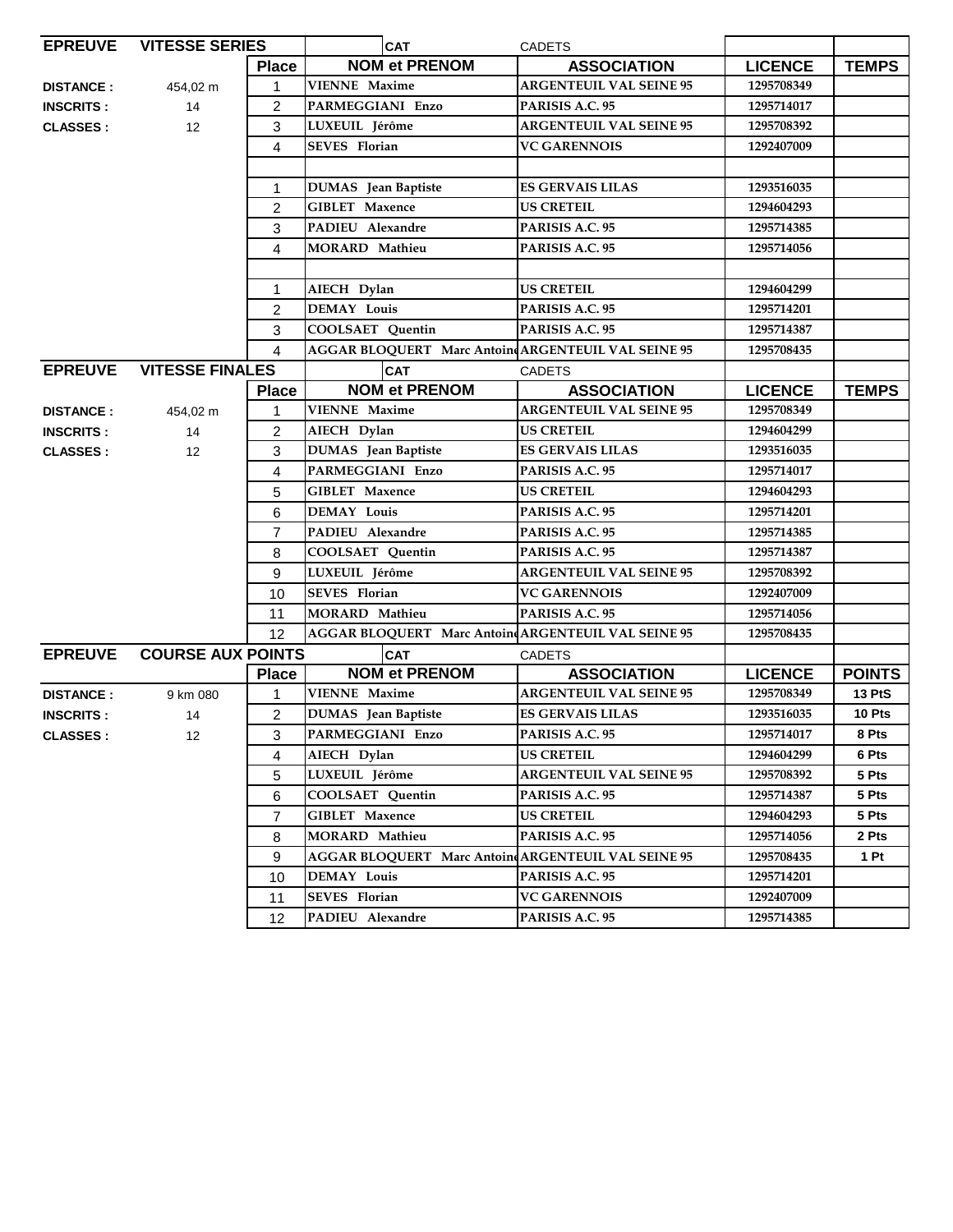| <b>EPREUVE</b>   | <b>OMNIUM</b>            |                | <b>CAT</b>                                          | <b>CADETS</b>                  |                |               |
|------------------|--------------------------|----------------|-----------------------------------------------------|--------------------------------|----------------|---------------|
|                  |                          | <b>Place</b>   | <b>NOM et PRENOM</b>                                | <b>ASSOCIATION</b>             | <b>LICENCE</b> | <b>POINTS</b> |
| <b>DISTANCE:</b> |                          | 1              | <b>VIENNE Maxime</b>                                | <b>ARGENTEUIL VAL SEINE 95</b> | 1295708349     | 2 Pts         |
| <b>INSCRITS:</b> |                          | 2              | <b>DUMAS</b> Jean Baptiste                          | <b>ES GERVAIS LILAS</b>        | 1293516035     | 5 Pts         |
| <b>CLASSES:</b>  | 12                       | 3              | AIECH Dylan                                         | <b>US CRETEIL</b>              | 1294604299     | 6 Pts         |
|                  |                          | 4              | PARMEGGIANI Enzo                                    | PARISIS A.C. 95                | 1295714017     | 7 Pts         |
|                  |                          | 5              | <b>GIBLET</b> Maxence                               | <b>US CRETEIL</b>              | 1294604293     | 12 Pts        |
|                  |                          | 6              | LUXEUIL Jérôme                                      | <b>ARGENTEUIL VAL SEINE 95</b> | 1295708392     | 14 Pts        |
|                  |                          | $\overline{7}$ | COOLSAET Quentin                                    | PARISIS A.C. 95                | 1295714387     | 14 Pts        |
|                  |                          | 8              | <b>DEMAY Louis</b>                                  | PARISIS A.C. 95                | 1295714201     | 16 Pts        |
|                  |                          | 9              | PADIEU Alexandre                                    | PARISIS A.C. 95                | 1295714385     | 19 Pts        |
|                  |                          | 10             | <b>MORARD Mathieu</b>                               | PARISIS A.C. 95                | 1295714056     | 19 Pts        |
|                  |                          | 11             | AGGAR BLOQUERT Marc Antoine ARGENTEUIL VAL SEINE 95 |                                | 1295708435     | 21 Pts        |
|                  |                          | 12             | <b>SEVES</b> Florian                                | <b>VC GARENNOIS</b>            | 1292407009     | 21 Pts        |
| <b>EPREUVE</b>   | <b>COURSE AUX POINTS</b> |                | <b>CAT</b>                                          | <b>JUNIORS SENIORS</b>         |                |               |
|                  |                          | <b>Place</b>   | <b>NOM et PRENOM</b>                                | <b>ASSOCIATION</b>             | <b>LICENCE</b> | <b>POINTS</b> |
| <b>DISTANCE:</b> | 18 km 160                | $\mathbf{1}$   | <b>MASSARD Alexis</b>                               | <b>AV THIAIS</b>               | 1294627200     | 24 Pts        |
| <b>INSCRITS:</b> | 13                       | 2              | SLUSARSKI Michal                                    | <b>ES GERVAIS LILAS</b>        | 1293516227     | 23 Pts        |
| <b>CLASSES:</b>  | 9                        | 3              | <b>NOEL Aurélien</b>                                | PARISIS A.C. 95                | 1295714246     | 22 Pts        |
|                  |                          | 4              | DAGORNE Maël                                        | <b>US CRETEIL</b>              | 1294604201     | 16 Pts        |
|                  |                          | 5              | <b>RICHARD Louis</b>                                | CC NOGENT SUR OISE             | 1960037033     | 14 Pts        |
|                  |                          | 6              | <b>MARTINS</b> Vincent                              | <b>VC CHATILLON</b>            | 521048014      | 3 Pts         |
|                  |                          | $\overline{7}$ | PLUMAIN Alexis                                      | <b>ES GERVAIS LILAS</b>        | 1293516165     |               |
|                  |                          | 8              | DAUPHIN Mathieu                                     | <b>VC PITHIVIERS</b>           | 1845079137     |               |
|                  |                          | 9              | <b>NAOUR Romain</b>                                 | <b>ES GERVAIS LILAS</b>        | 1293516067     |               |
| <b>EPREUVE</b>   | <b>START SPRINT</b>      |                | <b>CAT</b>                                          | <b>JUNIORS SENIORS</b>         |                |               |
|                  |                          | <b>Place</b>   | <b>NOM et PRENOM</b>                                | <b>ASSOCIATION</b>             | <b>LICENCE</b> | <b>TEMPS</b>  |
| <b>DISTANCE:</b> | 8 km 626                 | 1              | <b>MARTINS</b> Vincent                              | <b>VC CHATILLON</b>            | 521048014      |               |
| <b>INSCRITS:</b> | 13                       | $\overline{2}$ | <b>RICHARD Louis</b>                                | <b>CC NOGENT SUR OISE</b>      | 1960037033     |               |
| <b>CLASSES:</b>  | $\overline{7}$           | 3              | SLUSARSKI Michal                                    | <b>ES GERVAIS LILAS</b>        | 1293516227     |               |
|                  |                          | 4              | NOEL Aurélien                                       | PARISIS A.C. 95                | 1295714246     |               |
|                  |                          | 5              | DERLY Alain                                         | <b>ES GERVAIS LILAS</b>        | 1293516024     |               |
|                  |                          | 6              | <b>MASSARD Alexis</b>                               | <b>AV THIAIS</b>               | 1294627200     |               |
|                  |                          | $\overline{7}$ | PLUMAIN Alexis                                      | <b>ES GERVAIS LILAS</b>        | 1293516165     |               |
| <b>EPREUVE</b>   | <b>VITESSE SERIES</b>    |                | CAT                                                 | <b>DAMES</b>                   |                |               |
|                  |                          | <b>Place</b>   | <b>NOM et PRENOM</b>                                | <b>ASSOCIATION</b>             | <b>LICENCE</b> | <b>TEMPS</b>  |
| <b>DISTANCE:</b> | 454,02 m                 | 1              | <b>LE BRAS</b> Justine                              | <b>ARGENTEUIL VAL SEINE 95</b> | 1295708416     |               |
| <b>INSCRITS:</b> | 5                        | $\overline{c}$ | AIECH Katleen                                       | <b>TEAM 94 VILLENEUVOISE</b>   | 1294601133     |               |
| <b>CLASSES:</b>  | 5                        |                |                                                     |                                |                |               |
|                  |                          | 1              | RENAULT Carine                                      | <b>TEAM 94 VILLENEUVOISE</b>   | 1294601101     |               |
|                  |                          | 2              | <b>BAILLARD Laurie</b>                              | PARISIS A.C. 95                | 1295714052     |               |
|                  |                          | 3              | <b>MENARD</b> Claire                                | PARISIS A.C. 95                | 1295714468     |               |
| <b>EPREUVE</b>   | <b>VITESSE FINALES</b>   |                | <b>CAT</b>                                          | <b>DAMES</b>                   |                |               |
|                  |                          | <b>Place</b>   | <b>NOM et PRENOM</b>                                | <b>ASSOCIATION</b>             | <b>LICENCE</b> | <b>TEMPS</b>  |
| <b>DISTANCE:</b> | 454,02 m                 | 1              | LE BRAS Justine                                     | <b>ARGENTEUIL VAL SEINE 95</b> | 1295708416     |               |
| <b>INSCRITS:</b> | 5                        | 2              | RENAULT Carine                                      | <b>TEAM 94 VILLENEUVOISE</b>   | 1294601101     |               |
| <b>CLASSES:</b>  | 5                        | 3              | AIECH Katleen                                       | <b>TEAM 94 VILLENEUVOISE</b>   | 1294601133     |               |
|                  |                          | 4              | <b>BAILLARD Laurie</b>                              | PARISIS A.C. 95                | 1295714052     |               |
|                  |                          | 5              | <b>MENARD Claire</b>                                | PARISIS A.C. 95                | 1295714468     |               |